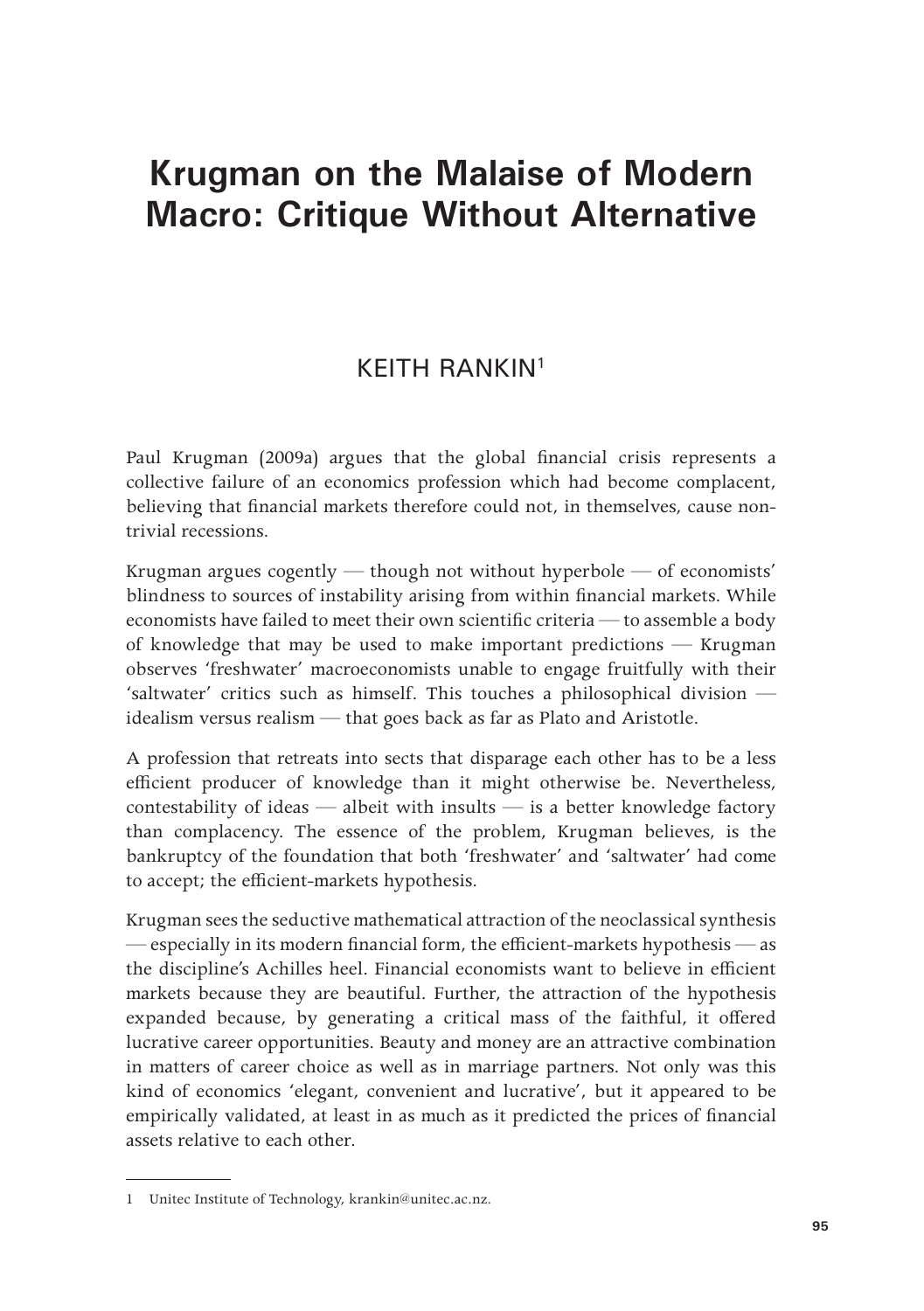Agenda, Volume 17, Number 1, 2010

The seductive beauty of the synthesis of Robert Lucas' new classical economics with Eugene Fama's theory of efficient markets is based on the elegance of the price mechanism in ensuring: that unperturbed markets always clear in the short long-run; that the ensuing price signals lead rational buyers and sellers to allocate resources efficiently; that efficient financial markets rule out substantial economic shocks from the financial sector; and that macro-economic imbalances self-adjust in the face of a consistent and credible monetary policy. This appeared to be the solution to the holy grail of macroeconomics; deriving a set of macro-truths from micro-foundations.

Nevertheless, beauty is not substance, as Krugman notes. Krugman eschews the whole idea of drawing useful real-world knowledge from an elegant deductivist model drawn from a set of plausible premises about human behaviour. In reality, economic man falls between the narrow rationality upon which the failed theories depended and irrationality, Krugman argues. This means that economists can make some useful predictive statements, especially by incorporating the insights of behavioural finance, and by pursuing regulatory policies that counter the collectively adverse consequences of much financial decision-making.

Buyers and sellers might not be 'rational' in the sense that neoclassical economists use that term. Behavioural economics shows that people are less calculating than the models assume (or at least they seek to minimise calculation costs). Further, those who do calculate commonly miscalculate. We have biases hard-wired into our pre-historical brains that lead us, for example, to naïvely follow the herd, to avert losses by not selling assets they paid too much for if that means reducing the price, and to accumulate claims to wealth as if they were actual stores of food or other durable goods. But Krugman falls for the latter misapprehension when he says, 'US households have seen \$13 trillion in wealth evaporate.' A \$13 trillion financial bubble never was \$13 trillion of tangible wealth.

Thus while Krugman touches on important issues he remains far from producing an alternative analysis. He offers insights into a deeper critique of the new classical model, but is unable to extend his message beyond the combined insights of Keynes, and the findings of the new behavioural economists. So, irrational practices in the financial sector — including 'institutions that run amok' — become Krugman's bogey. This is consistent with the banks having become the miscreant of populist analysis, and the view that substantially greater regulation of financial institutions will save us from future events as serious as (or worse than) 2008.

My reflection suggests to me that the neoclassical emphasis on the price mechanism — with its implicit Platonist idealism — is not as central to the workings of free-market capitalism as most economists, including Krugman, believe. There continue to be elegant pathways within the free-market tradition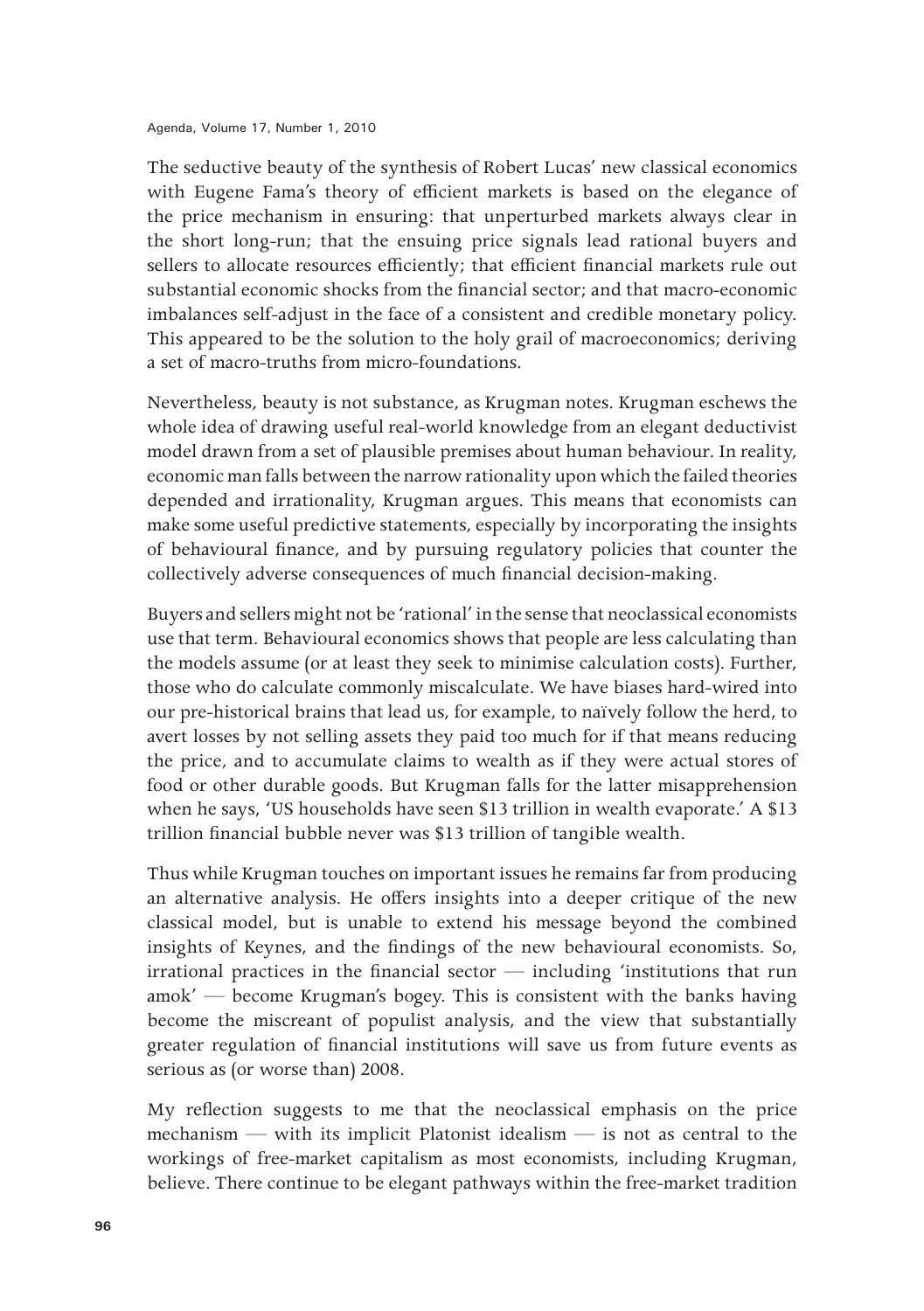that have been little traversed. I do not believe that Krugman has the necessary vision to overturn the efficient-markets hypothesis by exploring such a new pathway.

In some markets, prices rise or fall in the short run but are restored in the long run at greater or lesser quantities bought and sold; the neoclassical theory of the firm. It's not clear that price variation was necessary to achieve such resource reallocations. In other markets, such as housing, the opposite would appear to be true; when demand falls, quantity adjustment predominates in the short run. Price-adjustment is rapid in most financial markets; but the mechanism is far from efficient; it repeatedly over- and under-shoots. Other markets for new durable goods — seem to self-correct with a minimal role for price signalling. The ubiquity of belief in the price mechanism does not necessarily make that mechanism an exclusive micro-foundation for macroeconomics. When addressing economic crises, 'freshwater' critics of Krugman (for example, Mulligan 2009) continue their reluctance to look beyond distortions in relative prices. Despite a substantial growth of inequality preceding recent panics, such economists continue to claim that wages are too high.

An important part of the problem as I see it is our failure to persevere with circular-flow models — the 1950s' 'hydraulic Keynesianism' of Bill Philips notwithstanding  $2$  — and to integrate them with balance-of-payments analyses. Krugman himself noted: 'As a sheer matter of accounting, the balance of payments always balances…A country that runs a surplus on capital account must run a deficit on current account' (2009b: 43). Insights gleaned from the classical critique of mercantilism can enhance our understanding of economic decision-making at the micro level.

While Krugman's historical point of reference is the 1930s' Great Depression, he barely acknowledges that this was an international event, and (Krugman 2009a) likewise fails to globalise his perspective on the 2008 crisis.<sup>3</sup> As Krugman notes, it is not really credible anymore to claim that better US monetary policies in 1929–31 could have prevented the Great Depression. Nor is it credible that we can claim any global financial crisis is just a domestic crisis that overspilt the Unites States' borders.

The most plausible explanations of the Great Depression — developed, for example, by Eichengreen (1992) — stem from balance-of-payments analysis. It was the refusal of creditor countries to run trade deficits in the context of

<sup>2</sup> Indeed Bill Philips is better known for his Philips Curve, in which the changing price of labour plays a key determining role, than for the hydraulic Moniac machines he built in the 1950s, through which he simulated many of the variations of the circular-flow processes. [I first encountered the delightful expression 'hydraulic Keynsianism' in Alex Millmow's (2007) essay on Douglas Copland. Needless to say, Copland, though with Keynesian sympathies, was not a hydraulic Keynesian.]

<sup>3</sup> Krugman (2009b) offers a more globally oriented account.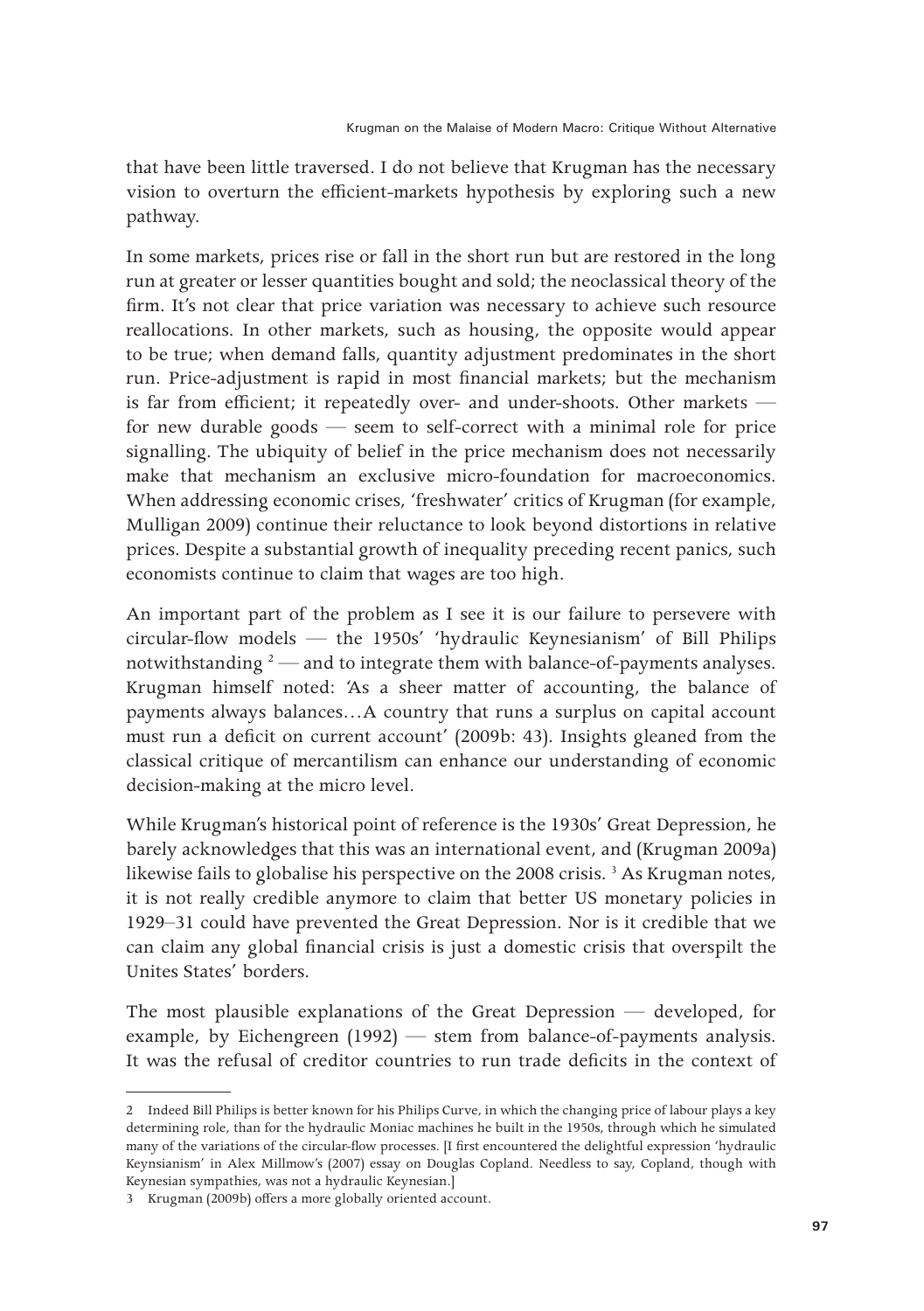Agenda, Volume 17, Number 1, 2010

the restored gold-standard currency regime that prevented debtor countries from running surpluses. (We might note that a system of floating interest rates — adopted from the 1970s as a price-based global stabilisation mechanism — probably could not have prevented the Great Depression. Financial flows between nations negate the requisite exchange-rate adjustments. Indeed, in the 2000s under floating rates, it was the debtor/deficit countries that consistently had appreciating currencies.)

Economic historians have documented the mercantilist world of the sixteenth to eighteenth centuries, and the writings that supported national strategies of producing ongoing current-account surpluses. The mercantilist mindset has never disappeared — it is commonplace among Krugman's 'policy entrepreneurs' (MacFarquhar 2010). Indeed the parable of the failed baby-sitting circle he cites (as a model recession) might be interpreted as a mercantilist system in miniature. Contrary to Krugman, the printing of the correct amount of scrip might not have been a sufficient solution to the problem.

Ask yourself: what happens to microeconomics if our individual actors are hard-wired <sup>4</sup> to operate according to the same form of rationality as mercantilist governments did (and continue to do)? Such behavioural assumptions could give a new micro-foundational explanation of macroeconomic instability. Combine this with Keynes' insights into the importance of the liquidity constraint and we see a macroeconomic order that periodically veers from over-consumption (the predominant bias in a period in which bank lending expands because bank deposits form an increasing percentage share of the money supply) to underconsumption.

A tendency towards under-consumption (deriving from habitual saving as per the mercantilist mindset) in the 2000s was offset by the marketing by financial intermediaries of secured and unsecured debt to households; an enterprise global in scale. This offset was strong enough in most of the decade to maintain high rates of consumer-led economic growth. (Inflation only threatened in 2007 as demand for food and oil outstripped supply.) The price of maintaining aggregate demand though increasingly unsustainable household debt was the creation of a huge bubble of financial claims on households and countries that had to consume more than they produced in order to accommodate those savers who habitually produced more than they consumed.

<sup>4</sup> Hard-wiring to store and conserve food — like the squirrel of folklore — and other life-preserving items must have been an important facet of human evolution. That saving bias has been transferred from storing actual wealth to storing claims on wealth, and indeed 'claims on claims' (as Krugman calls derivatives).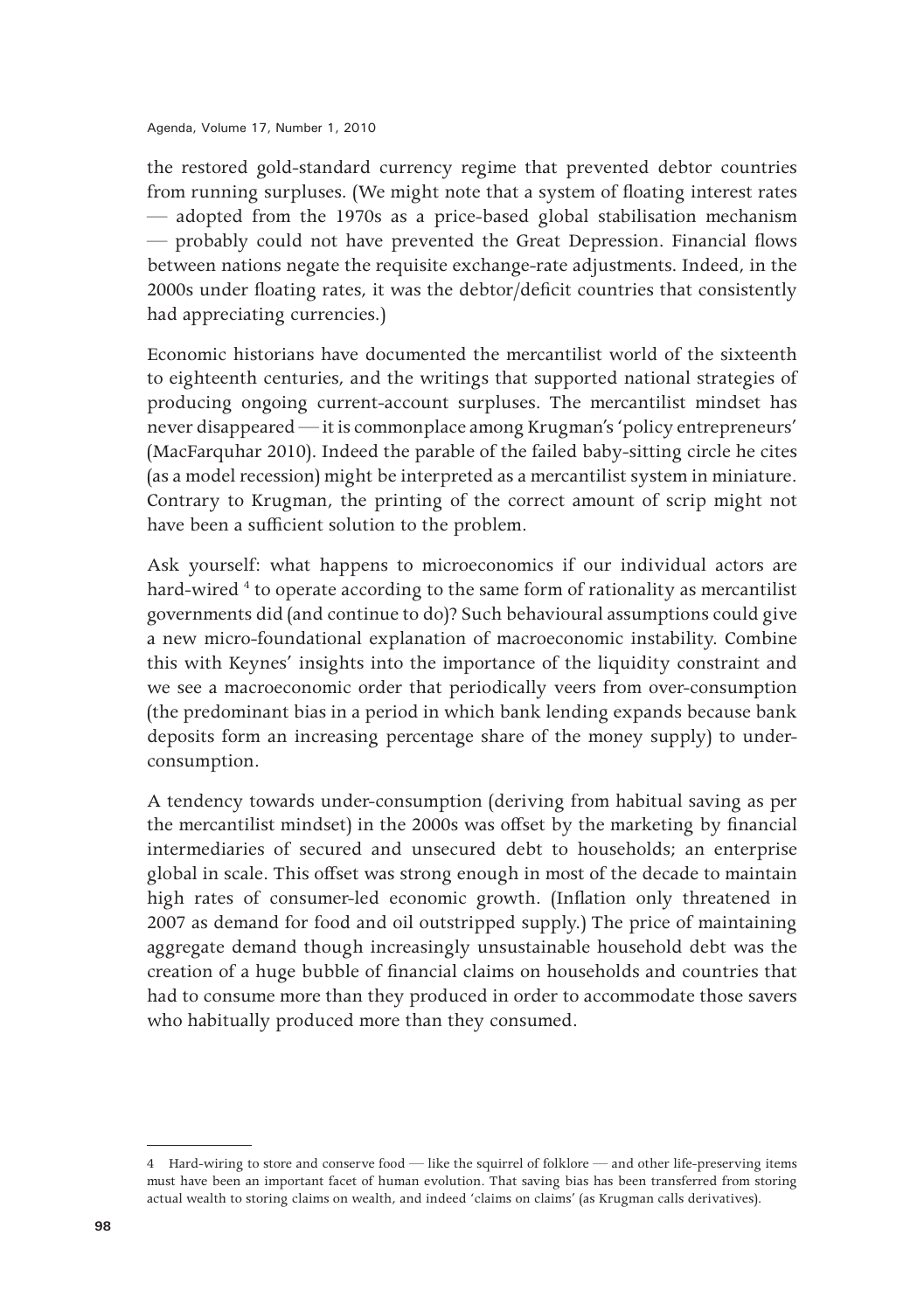A second periodic over-consumptionist bias is revealed by a careful inspection of the basic circular-flow model. The link labelled 'household saving' is actually a netting of four separable flows: 'Saving' = gross saving  $-$  expenditure funded by past saving – lending to households + loan repayments by households.

Net saving can easily become negative when expenditure funded by past saving occurs in unusually high quantities — due either to panic, population ageing, or simply the sheer bulk of financial assets in circulation. What happens if there is an unsustainable surge to realise historical claims as expenditure on goods and services? This — a crisis of over-consumption — is likely to be the nature of the biggest macroeconomic crisis this century, and we have no clear precedent for it. By developing the circular-flow approach, we can both explain the recessionary events at the end of the 2000s, and predict the quite different events that can be expected this century when the great pension funds are unleashed upon a supply-inelastic global economy.

To summarise: Paul Krugman is right to question the capability of economics developed under the auspices of the dominant neoclassical paradigm to predict business cycle events. A more constructive critique is required, however. The approach suggested here, which changes the analysis of markets away from its neoclassical emphasis on relative prices, may give many of the additional insights that we will require if we are to navigate the new global environment successfully. The new circumstances include heightened inequalities (especially within developed nations) and indications that the global economy as a whole may be much less supply-elastic — due to both natural and human resource constraints — than it proved to be last century.

## **References**

- Eichengreen, B. 1992, *Golden Fetters. The Gold Standard and the Great Depression 1919–1939*, New York: Oxford University Press.
- MacFarquhar, Larissa 2010, 'The Deflationist', *New Yorker*, 1 March.
- Millmow, Alex 2007, 'Douglas Copland' in *A Biographical Dictionary of Australian and New Zealand Economists*, J. E. King (ed.), Edward Elgar: Cheltenham (UK).
- Krugman, Paul 2009a, 'How Did Economists Get It So Wrong?' *New York Times*, 6 September.
- Krugman, Paul 2009b, *The Return of Depression Economics and the Crisis of 2008*, New York: Norton.